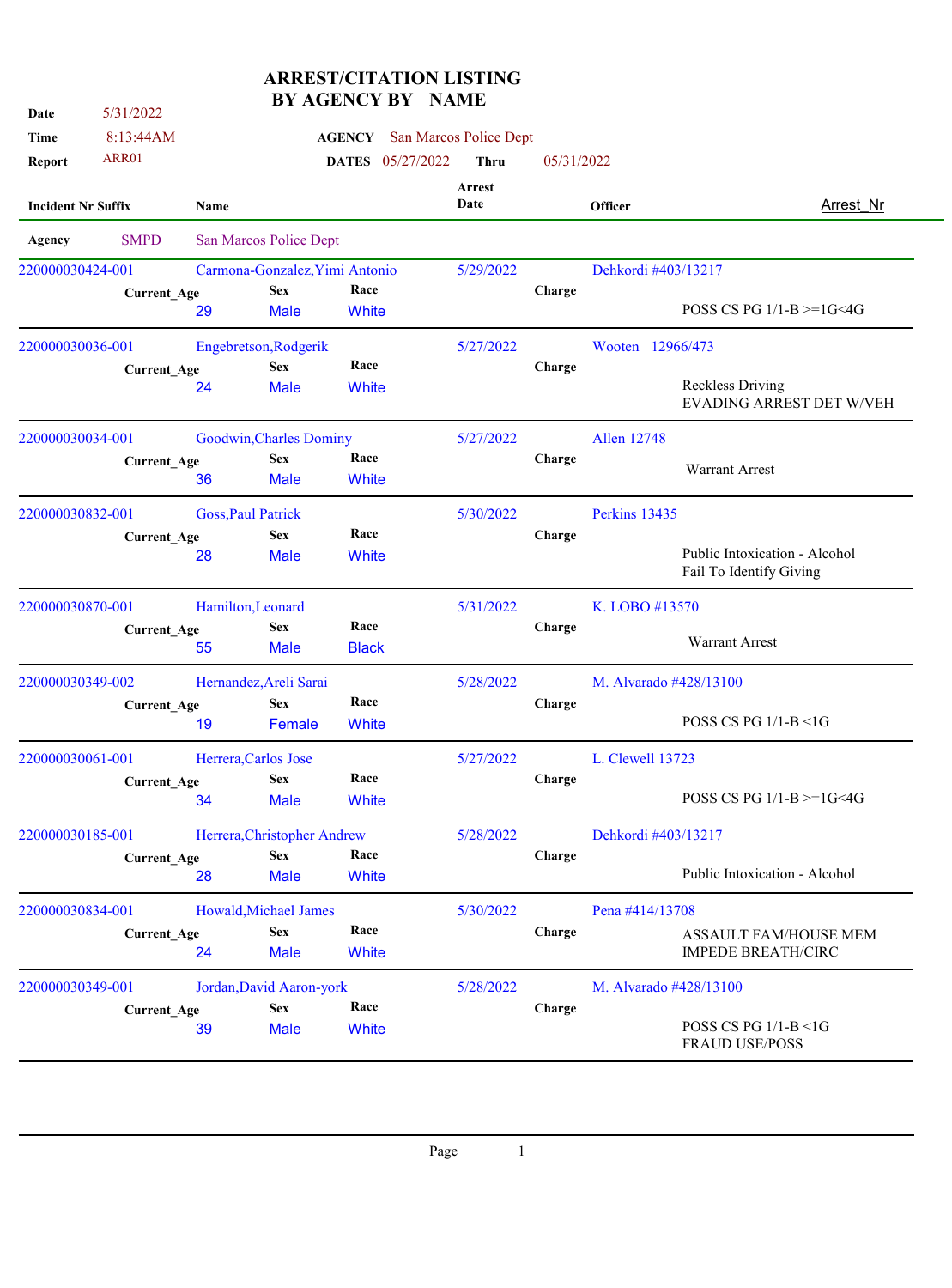## **ARREST/CITATION LISTING BY AGENCY BY NAME**

| Date                      | 5/31/2022          |                          | DI UARIJA I DI                                      |                      |                  | <b>TATTE</b>           |                |                         |                                                                                                                                                              |
|---------------------------|--------------------|--------------------------|-----------------------------------------------------|----------------------|------------------|------------------------|----------------|-------------------------|--------------------------------------------------------------------------------------------------------------------------------------------------------------|
| Time                      | 8:13:44AM          |                          |                                                     | <b>AGENCY</b>        |                  | San Marcos Police Dept |                |                         |                                                                                                                                                              |
| <b>Report</b>             | ARR01              |                          |                                                     |                      | DATES 05/27/2022 | Thru                   | 05/31/2022     |                         |                                                                                                                                                              |
| <b>Incident Nr Suffix</b> |                    | <b>Name</b>              |                                                     |                      |                  | Arrest<br>Date         | <b>Officer</b> |                         | Arrest Nr                                                                                                                                                    |
| <b>Agency</b>             | <b>SMPD</b>        |                          | San Marcos Police Dept                              |                      |                  |                        |                |                         |                                                                                                                                                              |
| 220000030148-001          |                    |                          | Macias, John Anthony                                |                      |                  | 5/27/2022              |                | <b>Foster 13361</b>     |                                                                                                                                                              |
|                           | Current_Age        | 29                       | <b>Sex</b><br><b>Male</b>                           | Race<br>White        |                  |                        | Charge         |                         | Unl Poss Firearm By Felon                                                                                                                                    |
| 220000030348-001          |                    |                          | Nicholson, James Matthew                            |                      |                  | 5/28/2022              |                | Casillan 482            |                                                                                                                                                              |
|                           | Current_Age        | 61                       | <b>Sex</b><br><b>Male</b>                           | Race<br>White        |                  |                        | Charge         |                         | <b>DRIVING WHILE</b><br>INTOXICATED/OPEN ALCH<br>Unl Carrying Weapon<br>POSS MARIJ <20Z                                                                      |
| 220000030816-001          | Current_Age        |                          | Solis-valencia, Francisco Javier<br><b>Sex</b>      | Race                 |                  | 5/30/2022              | Charge         | A. Wright #497/13408    |                                                                                                                                                              |
|                           |                    | 26                       | <b>Male</b>                                         | White                |                  |                        |                |                         | FRAUD POSS/USE CREDIT OR<br>Tamper W/government Record<br>Open Container<br>Display Expired License Plates<br>No Driver License<br>Operate Motor Vehicle W/o |
| 220000030206-001          |                    |                          | <b>Taylor, Andrew Paul</b>                          |                      |                  | 5/28/2022              |                | Poirier 13752/405       |                                                                                                                                                              |
|                           | Current_Age        | 28                       | <b>Sex</b><br><b>Male</b>                           | Race<br>White        |                  |                        | Charge         |                         | <b>Warrant Arrest</b>                                                                                                                                        |
| 220000030636-001          |                    |                          | <b>Torres, Megan Tomas</b>                          |                      |                  | 5/29/2022              |                | M. Alvarado #428/13100  |                                                                                                                                                              |
|                           | Current_Age        | 29                       | <b>Sex</b><br>Female                                | Race<br>White        |                  |                        | Charge         |                         | ASSAULT CAUSES BODILY<br><b>INJURY FAMILY VIOL</b>                                                                                                           |
| 220000030685-001          |                    | Traeger, Scott           |                                                     |                      |                  | 5/30/2022              |                | <b>B</b> Gonzales 13891 |                                                                                                                                                              |
|                           | <b>Current_Age</b> | 39                       | <b>Sex</b><br><b>Male</b>                           | Race<br>White        |                  |                        | Charge         |                         | CRIMINAL TRESPASS                                                                                                                                            |
| 220000030106-001          |                    | Weir, Gerval Constantine |                                                     |                      |                  | 5/27/2022              |                | Morquecho 13890         |                                                                                                                                                              |
|                           | <b>Current_Age</b> | 42                       | <b>Sex</b><br><b>Male</b>                           | Race<br><b>Black</b> |                  |                        | Charge         |                         | ASSAULT CAUSES BODILY INJ                                                                                                                                    |
| 220000030686-001          | <b>Current_Age</b> | 21                       | Wennermark, Jillian Roxanne<br><b>Sex</b><br>Female | Race<br>White        |                  | 5/30/2022              | Charge         | Casillan 482            | ASSAULT CAUSES BODILY<br><b>INJURY FAMILY VIOL</b>                                                                                                           |